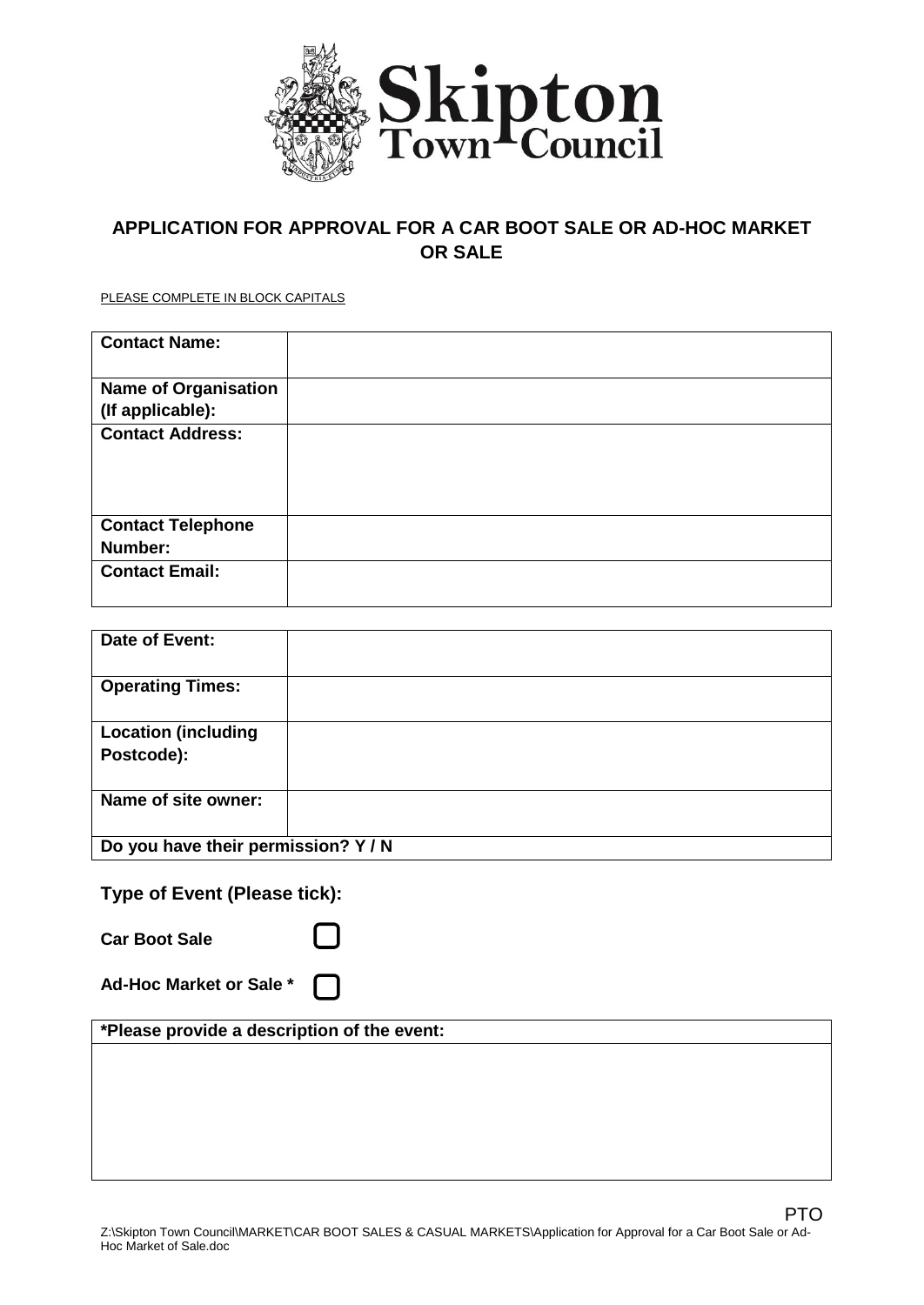**Is your event (Please tick):**

| A commercial event                                                                                                                                               |              |
|------------------------------------------------------------------------------------------------------------------------------------------------------------------|--------------|
| A charity or community event<br>(i.e. not for profit, where 100%<br>of the proceeds will go to a<br>charity, recognised community group<br>or community project) | $\mathbf{I}$ |
|                                                                                                                                                                  |              |

**Please also supply the following information:**

## **Car Boot Sales**

**What is the likely number of vehicles?**

**What is your proposed charge per vehicle (£) ?** 

**Will there be a charge for buyers to enter the event? Y / N**

**Will there be any food or drink concessions? Y / N**

**Will you be allowing any commercial traders to stand at the event? Y / N**

### **Other types of ad-hoc market or sale**

**What is the likely number of stalls?** 

**What type(s) of stall/ goods are you expecting? [Please give as much detail as you can]**

**Will there be any food or drink concessions? Y / N**

#### **Will you be allowing any commercial traders to stand at the event? Y / N**

| Declaration I apply for permission to hold the event detailed on this form and I confirm,<br>have read and understood the terms and conditions |       |       |  |  |  |  |
|------------------------------------------------------------------------------------------------------------------------------------------------|-------|-------|--|--|--|--|
| Signed:                                                                                                                                        | Name: | Date: |  |  |  |  |
|                                                                                                                                                |       |       |  |  |  |  |